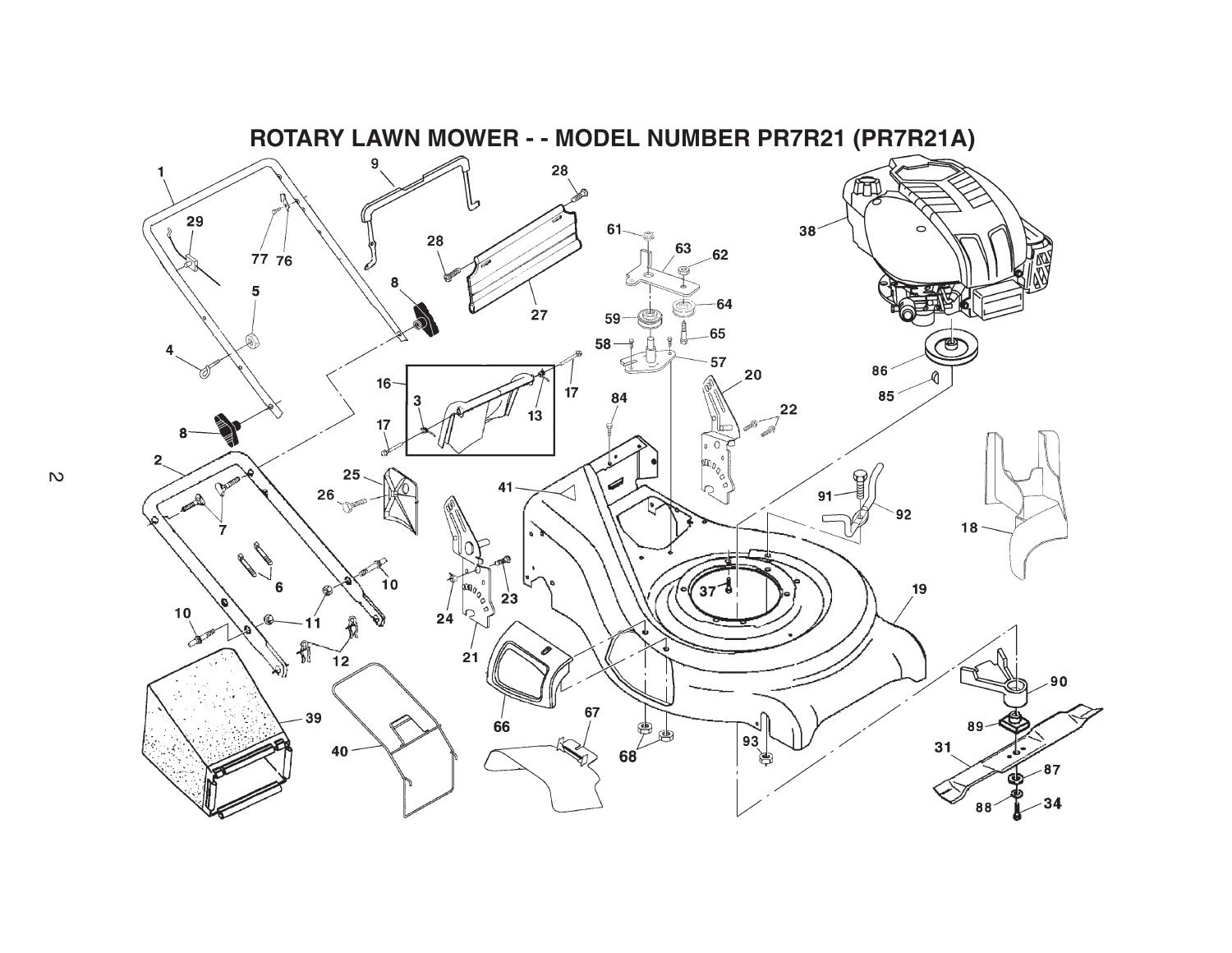## **ROTARY LAWN MOWER - - MODEL NUMBER PR7R21 (PR7R21A)**

| <b>KEY</b><br>NO. | <b>PART</b><br>NO. | <b>DESCRIPTION</b>                             | <b>KEY</b><br>NO. | <b>PART</b><br>NO. | <b>DESCRIPTION</b>                                   |
|-------------------|--------------------|------------------------------------------------|-------------------|--------------------|------------------------------------------------------|
| 1                 | 189663X479         | Handle, Upper                                  | 39                | 189004             | Grass Bag                                            |
| 2                 | 161105X479         | Handle, Lower                                  | 40                | 188817             | Frame, Grass Bag                                     |
| 3                 | 186053             | Spring, Rear Door, RH                          | 41                | 107339X            | Danger Decal                                         |
| 4                 | 179585             | Guide, Rope, Side                              | 57                | 179783X004         | <b>Bracket Assembly</b>                              |
| 5                 | 132004             | Nut, Hex, with Lockwasher Insert 1/4-20        | 58                | 57808              | <b>Screw</b>                                         |
| 6                 | 66426              | Wire, Tie                                      | 59                | 184543             | V-Groove Pulley                                      |
| $\overline{7}$    | 131959             | Bolt, Handle 5/16-18 x 2-5/8                   | 61                | 145212             | Nut, Hex, Flanged                                    |
| 8                 | 136376             | Knob, Handle                                   | 62                | 155552             | Locknut                                              |
| 9                 | 182810             | <b>Control Bar</b>                             | 63                | 179719X004         | <b>Idler Arm</b>                                     |
| 10                | 188821             | Bolt, Carriage                                 | 64                | 166043             | <b>Idler Pulley</b>                                  |
| 11                | 73930500           | Nut, Hex, with Lockwasher Insert 5/16-18 UNC   | 65                | 160829             | Shoulder Bolt                                        |
| 12                | 51793              | Cotter, Hairpin                                | 66                | 183058X428         | Rear Door Assembly                                   |
| 13                | 186052             | Spring, Rear Door, LH                          | 67                | 169699X428         | Mulcher Door, Multi-Cut                              |
| 16                | 185855X428         | Kit, Rear Door (Includes Springs)              | 68                | 88349              | Nut, Hex                                             |
| 17                | 184193             | Bolt, Rear Door                                | 76                | 850733X004         | Bracket, Upstop                                      |
| 18                | 187535             | Plug, Mulcher                                  | 77                | 750634             | <b>Screw</b>                                         |
| 19                | 181763             | Kit, Housing                                   | 84                | 54583              | <b>Screw</b>                                         |
| 20                | 187249X479         | Handle Bracket Asembly, Left                   | 85                | 187723             | Key, Hi-Pro                                          |
| 21                | 187250X479         | Handle Bracket Assembly, Right                 | 86                | 184941             | Pulley                                               |
| 22                | 150078             | Screw, Hex Washer Head                         | 87                | 851074             | Washer                                               |
| 23                | 163183             | Bolt, Hex Head 5/16-18 x 5/8                   | 88                | 850263             | Washer, Lock                                         |
| 24                | 73800500           | Nut, Hex, with Lockwasher Insert 5/16-18       | 89                | 184590             | <b>Blade Adapter</b>                                 |
| 25                | 161333             | Baffle, Side                                   | 90                | 189185             | Debris Shield                                        |
| 26                | 163409             | Screw #12 x 5/8                                | 91                | 182227             | <b>Bolt</b>                                          |
| 27                | 188986             | Skirt, Rear                                    | 92                | 188244             | <b>Belt Keeper</b>                                   |
| 28                | 88652              | Screw, Hinge 1/4-20 x 1.25                     | 93                | 182228             | Nut, Hex                                             |
| 29                | 183567             | Cable, Engine Zone Control                     | $\sim$ $\sim$     | 162300             | Warning Decal (Not Shown)                            |
| 31                | 189028             | Blade, 21"                                     | $- -$             | 172787             | Operator's Manual, English                           |
| 34                | 851084             | Bolt, Hex Head                                 | $ -$              | 172788             | Operator's Manual, French                            |
| 37                | 150406             | Bolt, Engine                                   | $ -$              | 189745             | Repair Parts Manual, English / French                |
| 38                | $- - -$            | Engine, Briggs & Stratton, Model Number 12H602 |                   |                    |                                                      |
|                   |                    | (For engine service and replacement parts,     |                   |                    | NOTE: All component dimensions given in U.S. inches. |
|                   |                    | call Briggs & Stratton at 1-800-233-3723)      |                   | 1 inch = $25.4$ mm |                                                      |
|                   |                    |                                                |                   |                    |                                                      |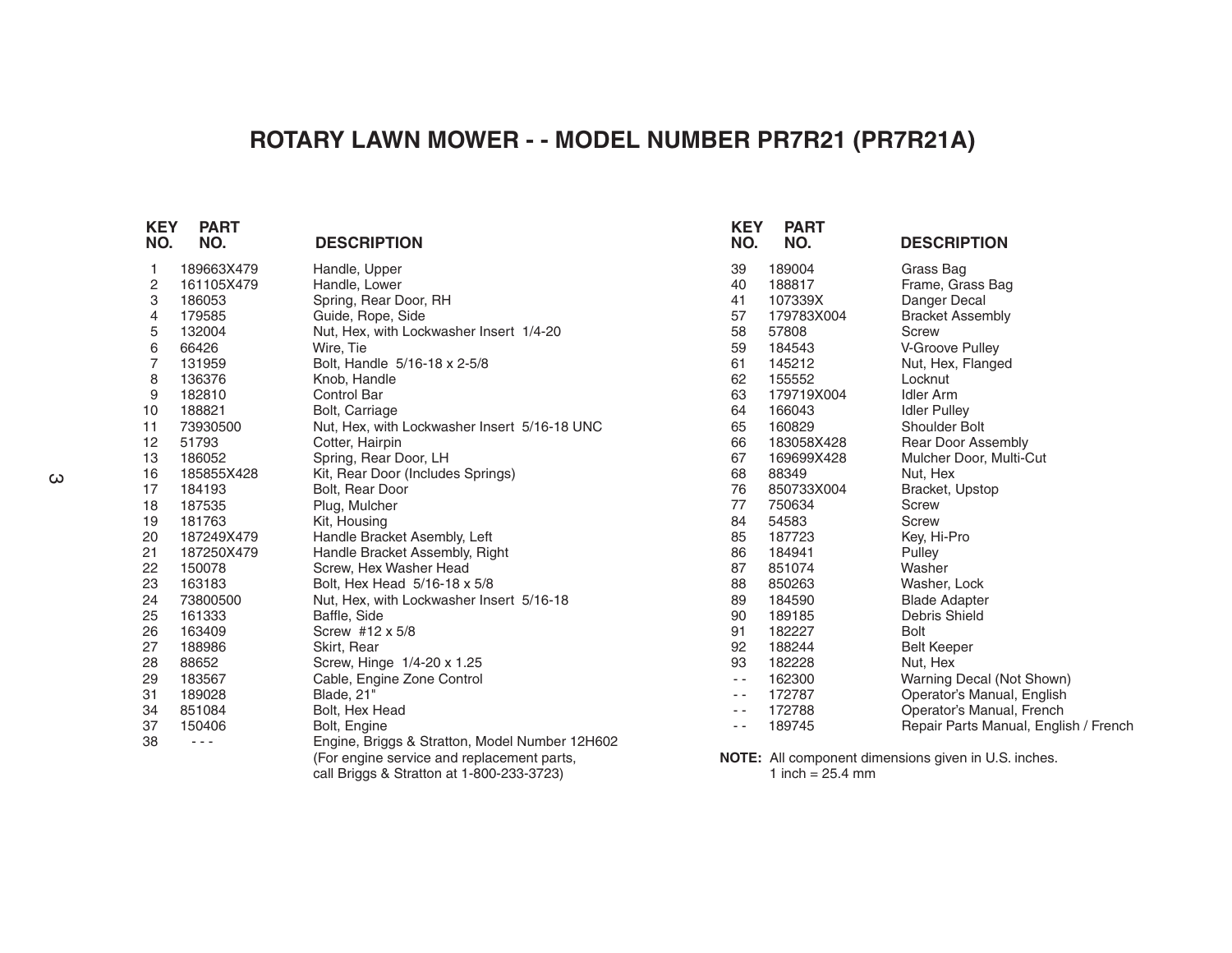

 $\blacktriangle$